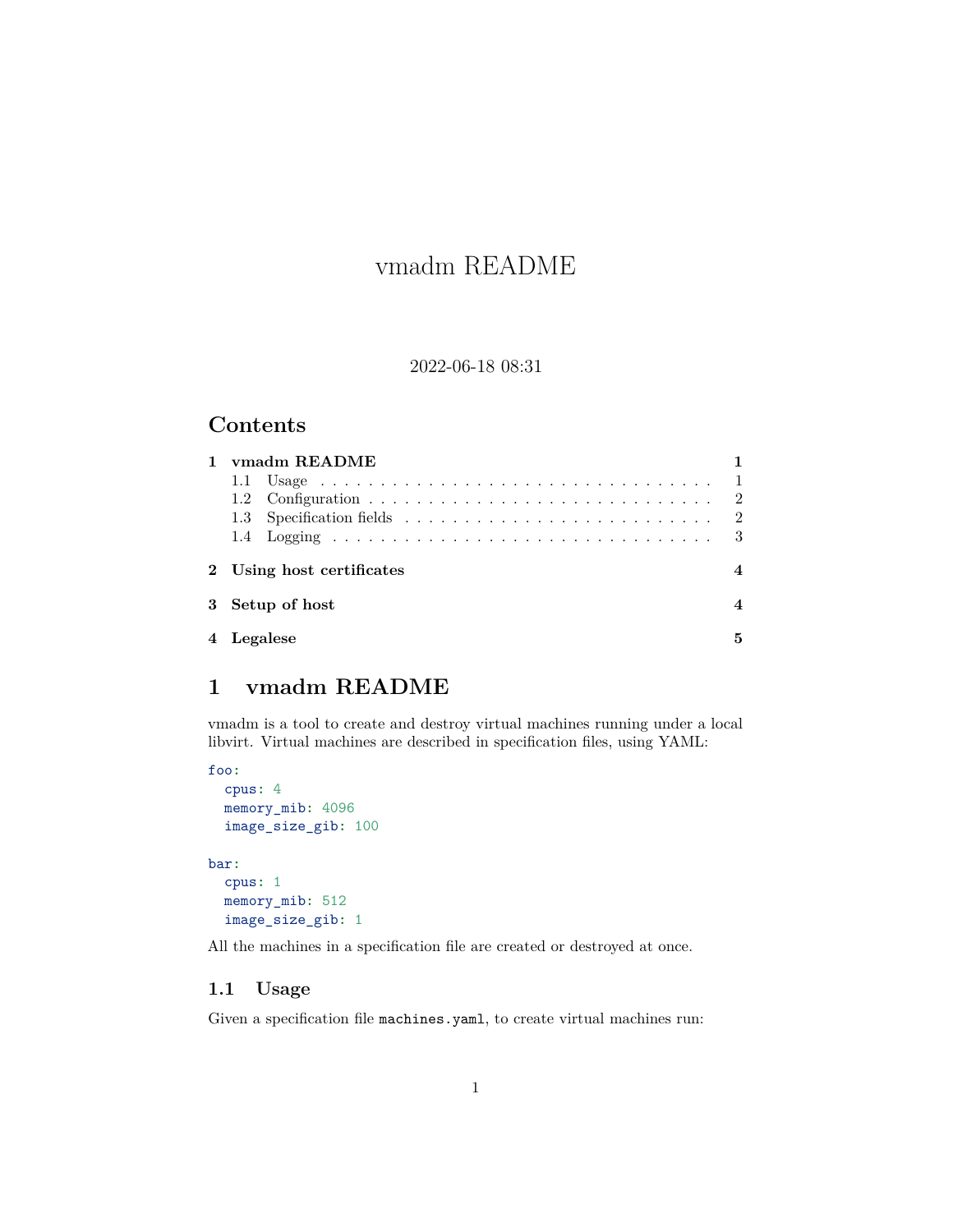\$ vmadm new machines.yaml

To delete them:

\$ vmadm delete machines.yaml

Creating a VM creates a disk image of qcow2 format, based on a base image, also of qcow2 format. Deleting the VM deletes the image file as well. Image files are named after the VM and put into the configured image directory, unless the specification file names an image file explicitly.

To get built-in command line help:

\$ vmadm help \$ vmadm --help

A base image is an image with some operating system already installed. It should use [cloud-init][] on first boot to configure hostname and SSH keys, or at least not mind that there is an extra ISO disk with cloud-init configuration attached to the VM. It should open an SSH port when it has booted. Other than that, vmadm doesn't care what it is. For Debian, the pre-made OpenStack cloud-image at https://cloud.debian.org/<sup>[1](#page-1-2)</sup> works well. You need to download the base image yourself, vmadm doesn't do that for you.

#### <span id="page-1-0"></span>**1.2 Configuration**

The default configuration file is vmadm/config.yaml under the XDG configuration directory; by default, this is  $\gamma$ .config/vmadm/config.yaml. The configuration file may specify the following fields:

- default\_base\_image path to the base image to use by default
- default image  $gib$  default size of new image for a VM, in GiB
- default\_memory\_mib default amount of memory for a VM, in MiB
- default cpus default number of CPUs for a VM
- default\_generate\_host\_certificate should SSH host certificates be generated by default?
- default\_networks networks to which VM should be added
- image\_directory directory where VM image files are put
- authorized\_keys list of filenames to SSH public keys, to be put into the default user's authorized\_keys file in the VM
- ca\_key path name to default CA *private* key

#### <span id="page-1-1"></span>**1.3 Specification fields**

The specification file is YAML and may specify the following fields, all of which override some default from the configuration.

• ssh\_key\_files – overrides authorized\_keys

<span id="page-1-2"></span><sup>1</sup><https://cloud.debian.org/>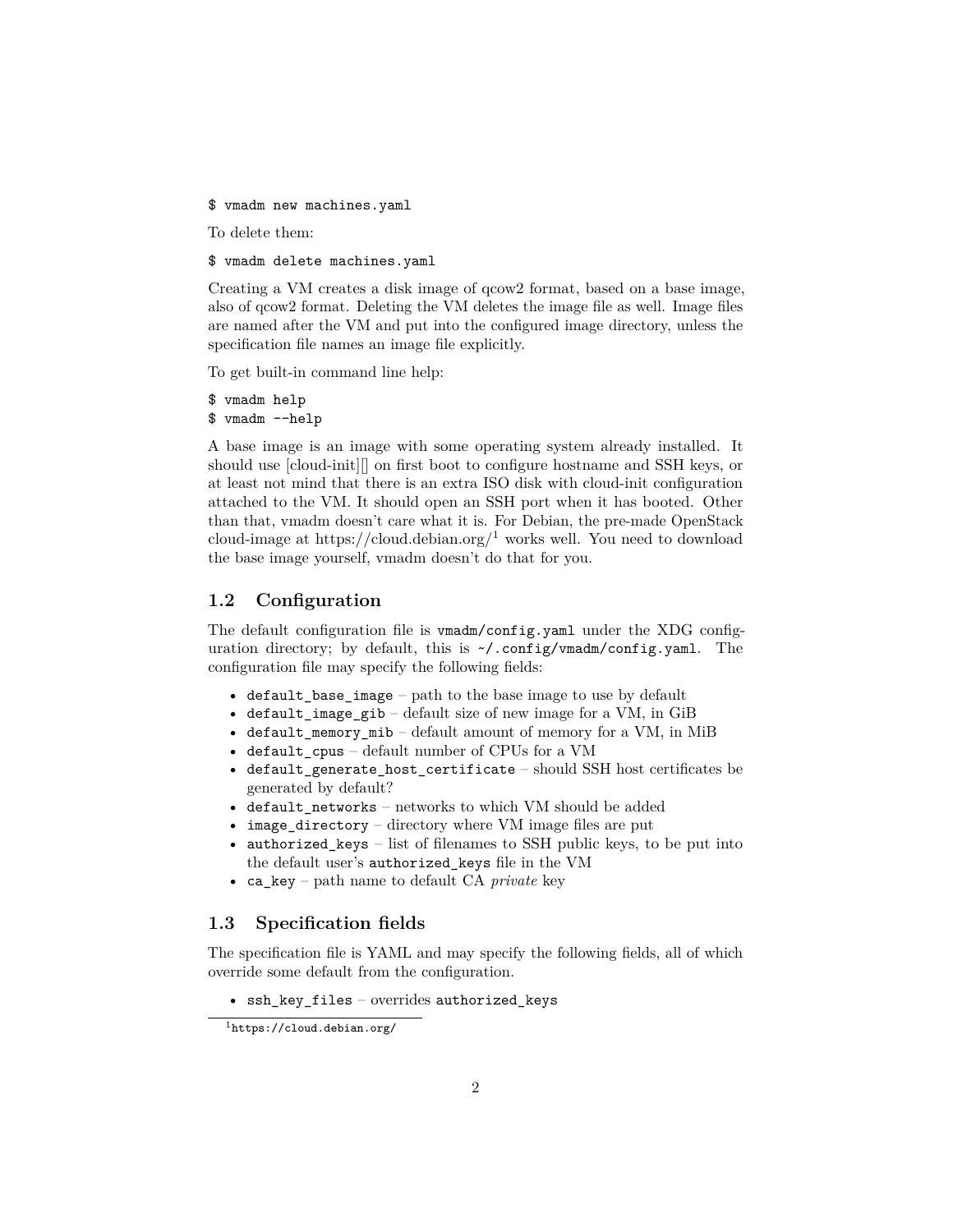- image\_size\_gib overrides default\_image\_giv
- memory\_mib overrides default\_memory\_mib
- cpus overrides default\_cpus
- base overrides default\_base\_image
- image overrides default image file name; must include
- image overrides default image file name; must include path name, is not put into the image directory by default
- generate\_host\_certificate override host certification setting
- networks networks to which VM should be added; if this field and the default networks field in the config are not specified, add to the default network
- ca\_key overrides default CA key
- rsa\_host\_key RSA host key to install on host
- rsa host cert RSA host certificate to install on host
- dsa\_host\_key DSA host key to install on host
- dsa host cert DSA host certificate to install on host
- ecdsa\_host\_key ECDSA host key to install on host
- ecdsa\_host\_cert ECDSA host certificate to install on host
- ed25519\_host\_key Ed25519 host key to install on host
- ed25519\_host\_cert Ed25519 host certificate to install on host

The various host\_key and host\_cert fields specify *private* host keys and certificates to be installed in the new VM. The public key is computed from the private key, so there's no need to specify it explicitly. The fields should contain the text of the key or certificate, not its filename.

If *any* host key is specified, no host certificate is generated: the generate host certificate setting is ignored. If no host keys is specified, an Ed25519 key is generated and signed with the specified CA certificate. The generated key and certificate are installed in the new VM.

In other words, if you specify any host keys, you get to do everything by hand. If you want to keep things easy, don't specify any host keys and let vmadm generate a host key and host certificate for a VM.

#### <span id="page-2-0"></span>**1.4 Logging**

To turn on logging, set the environment variable VMADM\_LOG:

```
$ VMADM_LOG=vmadm::libvirt vmadm list
DEBUG vmadm::libvirt > connecting to libvirtd qemu:///system
DEBUG vmadm::libvirt > listing all domains
$
```
vmadm uses the env\_logger Rust library for logging, which is documented at https://docs.rs/env\_logger[2](#page-2-1) . The environment variable can enable by log level, or by code module, or both. Setting it to trace gives the most detailed logging.

<span id="page-2-1"></span><sup>2</sup>[https://docs.rs/env\\_logger](https://docs.rs/env_logger)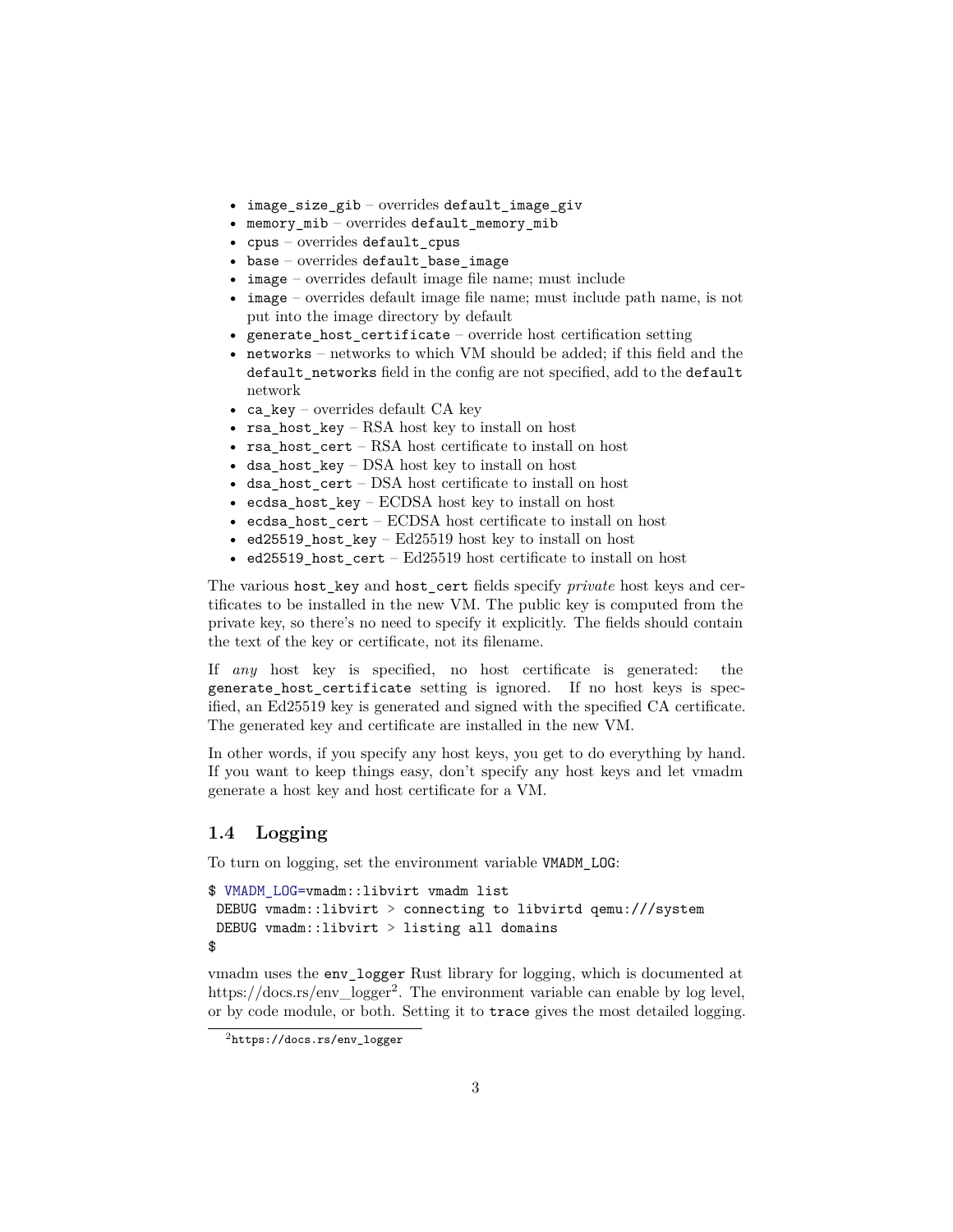### <span id="page-3-0"></span>**2 Using host certificates**

Host certificates allow you to access a newly created VM without having to accept its host key. This is especially useful the VM gets recreated and the host key changes. You need to configure your SSH client to trust certificates made with a given SSH CA key, but that is a one-time operation.

You need to create an SSH key used as a CA key for host certification. Run this command:

```
$ mkdir -m 0700 ~/.ssh/ca
$ ssh-keygen -f \sim/.ssh/ca/vmadm ca -t ed25519 -N ''
```
This creates a key **without a passphrase**, because vmadm does not currently support CA keys with passphrases.

Keep the CA key secure. Don't use it for anything else.

Add the following to the known\_hosts file your SSH client uses, all on one one:

#### @cert-authority \* XXXX

where XXX is the public key part of the CA key, as stored in  $\sim$ /.ssh/ca/vmadm ca.pub in the example above. This tells your client that the CA key on the line should be accepted for all hosts (\*). You can restrict it to only some hosts if you prefer.

## <span id="page-3-1"></span>**3 Setup of host**

The host where vmadm is run needs to have libvirt running and you must have access to the qemu:///system connection. The Debian wiki has some useful documentation:

- https://wiki.debian.org/libvirt<sup>[3](#page-3-2)</sup>
- https://wiki.debian.org/KVM<sup>[4](#page-3-3)</sup>

I set up my own libvirt hosts using an Ansible role: http://git.liw.fi/ansibleness/tree/ansible/roles/vmhost<sup>[5](#page-3-4)</sup>. It works on Debian. The short version:

- install
	- **–** libvirt (Debian packages libvirt-daemon-system, libvirt-daemon, libvirt-daemon)
	- **–** virt-install (Debian package virtinst)
	- **–** qemu-img (Debian package qemu-uttils)
	- **–** NSS lookups for VMs (Debian package libnss-libvirt)
	- **–** SSH client (Debian package openssh-client)
- make sure you are in the libvirt group

<span id="page-3-2"></span><sup>3</sup><https://wiki.debian.org/libvirt>

<span id="page-3-3"></span><sup>4</sup><https://wiki.debian.org/KVM>

<span id="page-3-4"></span><sup>5</sup><http://git.liw.fi/ansibleness/tree/ansible/roles/vmhost>